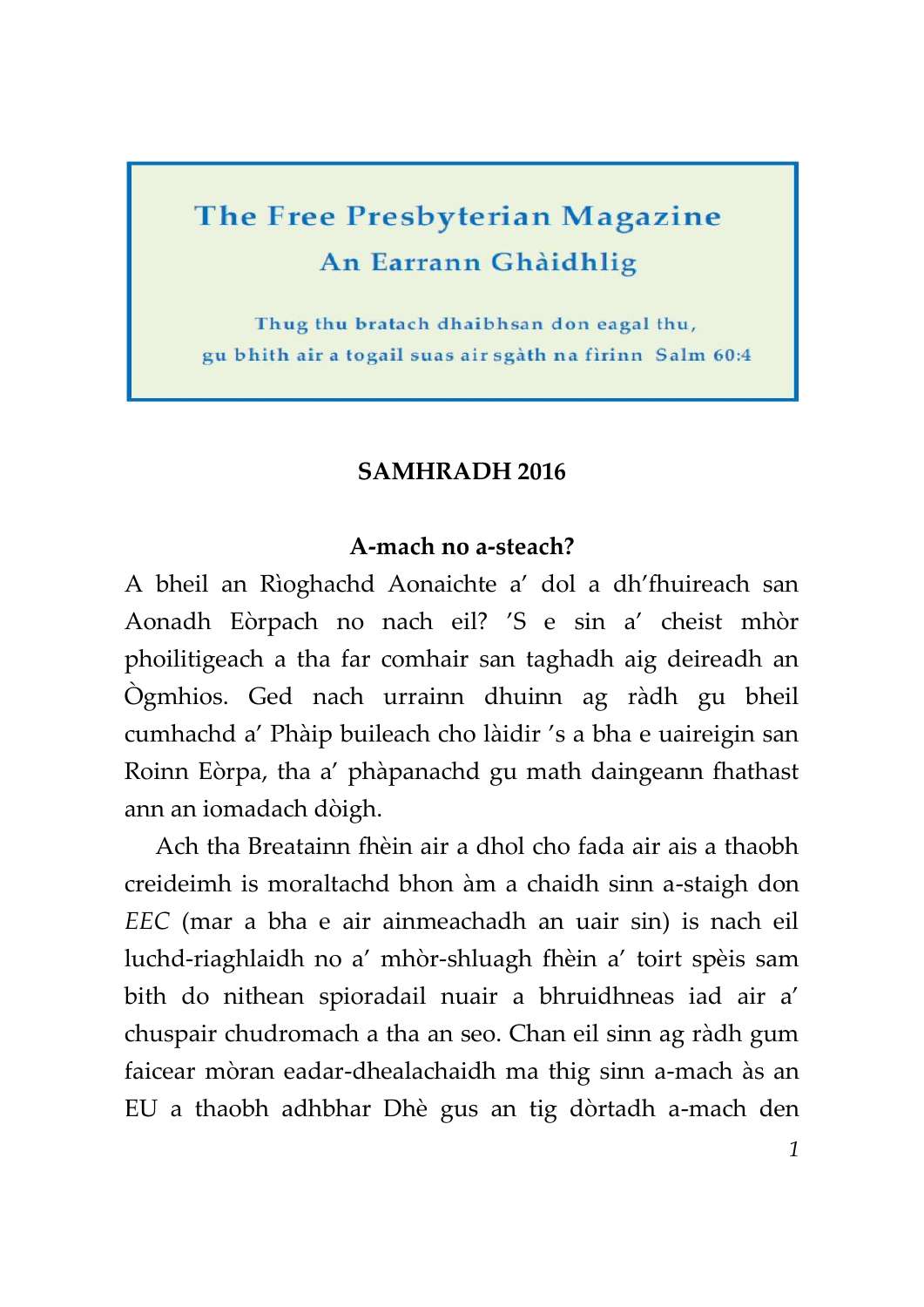Spiorad Naomh.

Ach cha chreid sinn aig an aon àm nach eil rùn aig Phròsdanach sam bith a tha dìleas do Chrìosd agus a tha ag iarraidh buannachadh is beannachadh ar dùthcha, gun cuireadh Breatainn cùl ris an *Treaty of Rome* air an robh an t-Aonadh Eòrpach air a stèidheachadh bho thùs. Chan eil còir aig dùthaich Phròsdanach a bhith ann an aonadh idir le dùthchannan Pàpanach (Iosua 23:3-10), gu sònraichte mas e 's gur h-iadsan a tha ag innse dhuinn gu dè na laghannan is riaghailtean a dh'fheumas a bhith againn. Ach nan toireadh ar luchd-riaghlaidh spèis do naomh-reachd Dhè agus soisgeul Chrìosd, cha bhiomaid a' cur feum air dùthchannan na Roinn Eòrpa airson ar saidhbhreis 's ar teachd-an-tìr.

#### **Glòir Chrann-Ceusaidh Chrìosd**

*Leis an Urr. Iain MacLabhrainn (1693-1754)* 

*Ach nar leigeadh Dia gun dèanainn-sa uaill ach ann an crann-ceusaidh ar Tighearna Ìosa Crìosd, tre a bheil an saoghal air a cheusadh dhòmhsa,* 

*agus mise don t-saoghal" (Galatianaich 6:14).*

Chan eil dà nì nas calg-dhìriche an aghaidh a chèile na glòir agus masladh. Ach an seo tha an t-Abstol gan aonadh ri chèile. Tha an crann-ceusaidh ann fèin na chuspair a tha làn de mhasladh; ach anns a' chùis seo, tha e, ann am beachd an Abstoil, làn de ghlòir. Cha bhiodh e cho comharraichte nan abradh e gun robh e a' dèanamh uaill ann an àrdachadh 'Fhirsaoraidh an dèidh Dha an saoghal fhàgail – no anns a' ghlòir a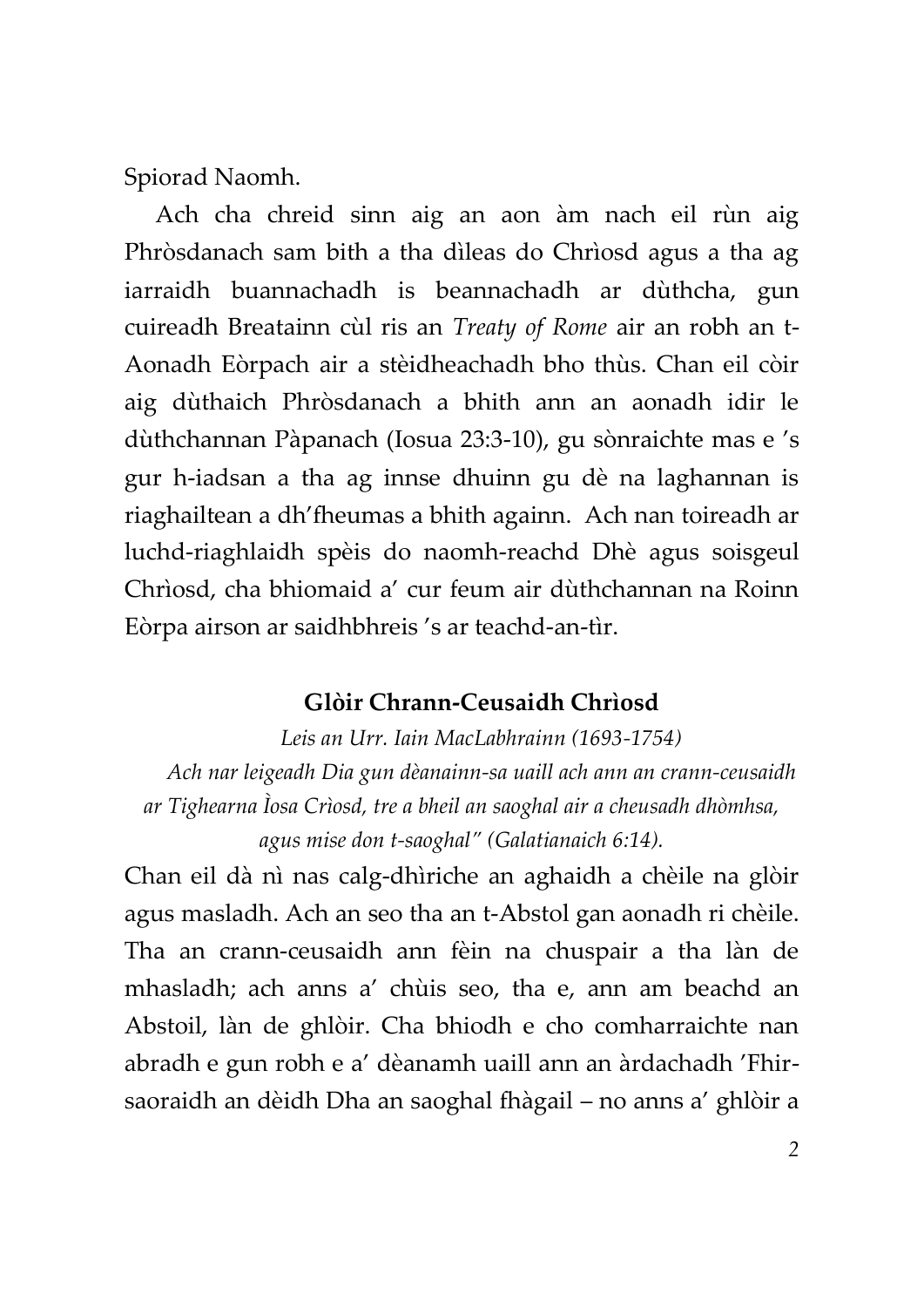bh' aige maille ris an Athair mun robh an saoghal ann. Ach is e am Fear-saoraidh e fèin cuspair uaill an Abstoil – chan ann amhàin anns an staid a b' àirde da onair agus da inbhe – ach eadhon anns na suidheachaidhean a b' ìsle da mhasladh agus da dhìblidheachd – chan ann mar Shlànaighear cumhachdach agus àrdaichte, ach mar Shlànaighear air a dhìteadh agus air a cheusadh.

Is e a bhith dèanamh uaill à cuspair sam bith, a bhith a' cur an urraim as àirde air. Bha crann-ceusaidh Chrìosd àrdurramach am beachd an Abstoil thar gach cuspair eile. B' e a thlachd a bhith a' gabhail fàth air gach cothrom gu bhith ag aideachadh agus a' taisbeanadh am fianais an t-saoghail an àrd-mheas' a bh' aige air. Bha a chridhe agus aignidhean air an lìonadh leis gus nach robh rùm air fhàgail annta do nì sam bith eile; agus tha e ag innse dhuinn ann an àitibh eile, "gun do mheas e na h-uile nithean nan call agus nan aolach" (Phil.3.8), agus gun do chuir e roimhe nach gabhadh e eòlas air nì air bith nam measg ach air Ìosa Crìosd, agus Esan air a cheusadh (1 Cor. 2:2).

Tha dealas agus dian-dhùrachd chomharraichte anns a' chainnt sa bheil an t-Abstol a' taisbeanadh a mheas' air a' chuspair seo. "Nar leigeadh Dia", air neo, nan tachradh e air achd sam bith, mar gun abradh e, nar leigeadh Dia, ciod air bith a nì daoine eile, gum biodh e air a ràdh dom thaobh-sa, Pòl, a bha aon uair nam fhear geur-leanmhainn, gun dèanainnsa uaill à nì sam bith ach ann am Fear-saoraidh air a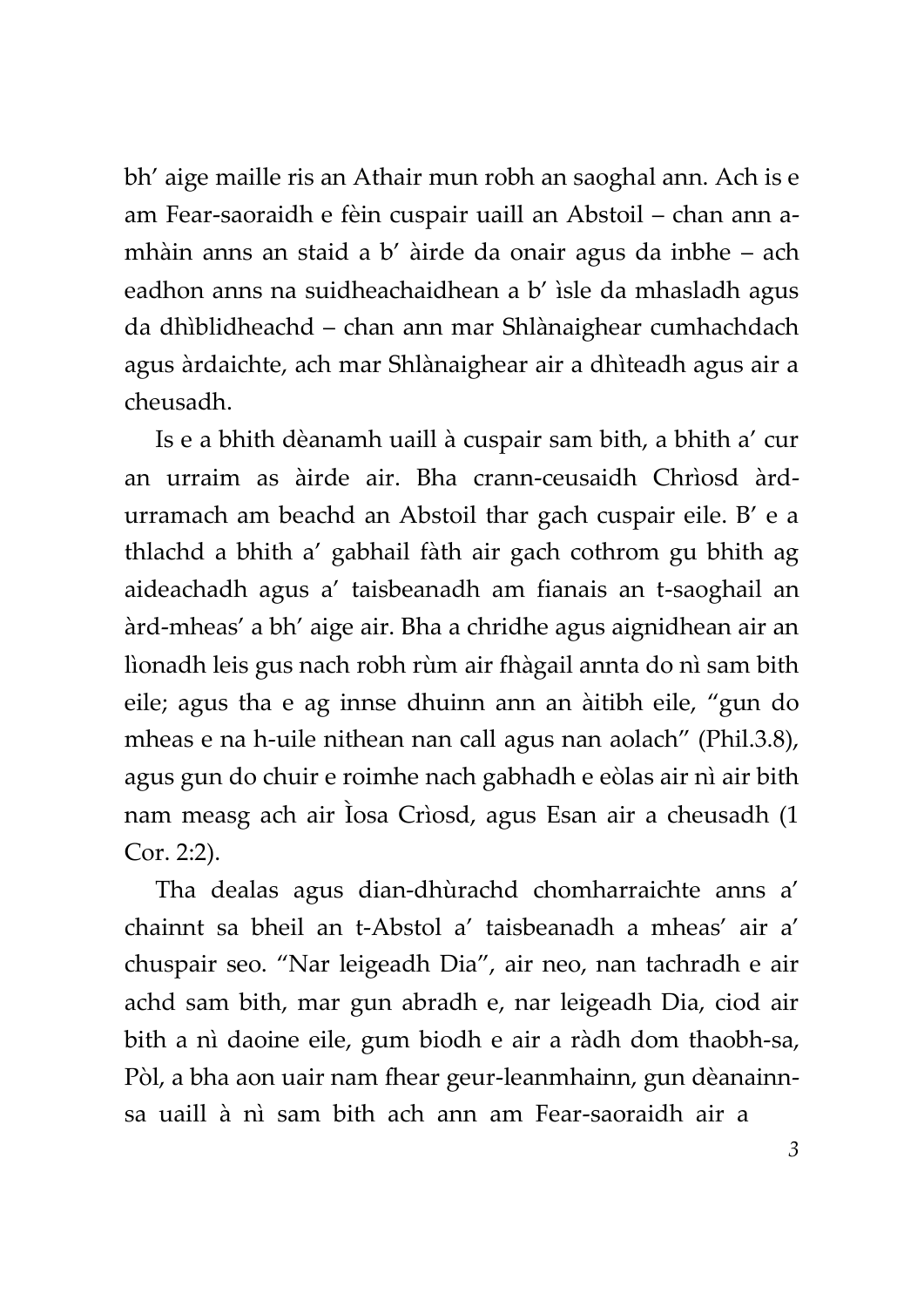cheusadh, a spìon mise mar aithinne às an teine nuair a bha mise a' dian-ruith na b' fhaide agus na b' fhaide uaithe; a bha gam ruagadh le thròcair agus le choibhneas, nuair a bha mise ga ruagadh-san na bhuill le ain-iochd agus le gairge. Rinn mise e tre aineolas agus is ann a-mhàin tre aineolas a tha neach sam bith ga dhìmeas. Ach, a-nis, dh'fhoillsich Se E fhèin dhomh. Agus nar leigeadh Dia gun tèid an solas a choinnich mi air an t-slighe gu Damascas a smàladh gu bràth às m' inntinn. Bu sholas e làn de ghlòir; bha an cuspair a thaisbein e dhòmhsa uile-gu-lèir glòrmhor – na uile anns na h-uile. Agus nar leigeadh Dia gun dèanainn-sa uaill ann an nì sam bith eile.

Mar bha mòr-mheas aige air a' chuspair ghlòrmhor seo, bha buaidh aig' air da rèir, oir leis a' chuspair seo, bha an saoghal air a cheusadh dha, agus esan air a cheusadh don t-saoghal. Is e bh' ann ceusadh taobh air thaobh. Is e am meas a bh' aige air Crìosd cion-fàth an dìmeis a bh' aig an t-saoghal airsan, agus aigesan air an t-saoghal. Chan e gun tug an crann-ceusaidh e gu bhith a' fuathachadh muinntir an t-saoghail, no gu bhith a' cur cùl ri thoil-inntinnean laghail. Is ann a cheadaich e dha na toil-inntinnean ud a mhealtainn, agus dh'èignich e esan gu daoine an t-saoghail a ghràdhachadh. Ach cheus e annsan na truaillidheachdan a tha a' gintinn fuath dar coimhearsnaich, agus gar fàgail neo-chomasach air taitneasan an t-saoghail a shàr-mhealtainn. Is e theirear ris an nì seo, gleac, cogadh, cathachadh agus marbhadh, a chionn gur còir dhuinn am peacadh a mheas mar ar nàmhaid as motha; an nàmhaid

*4*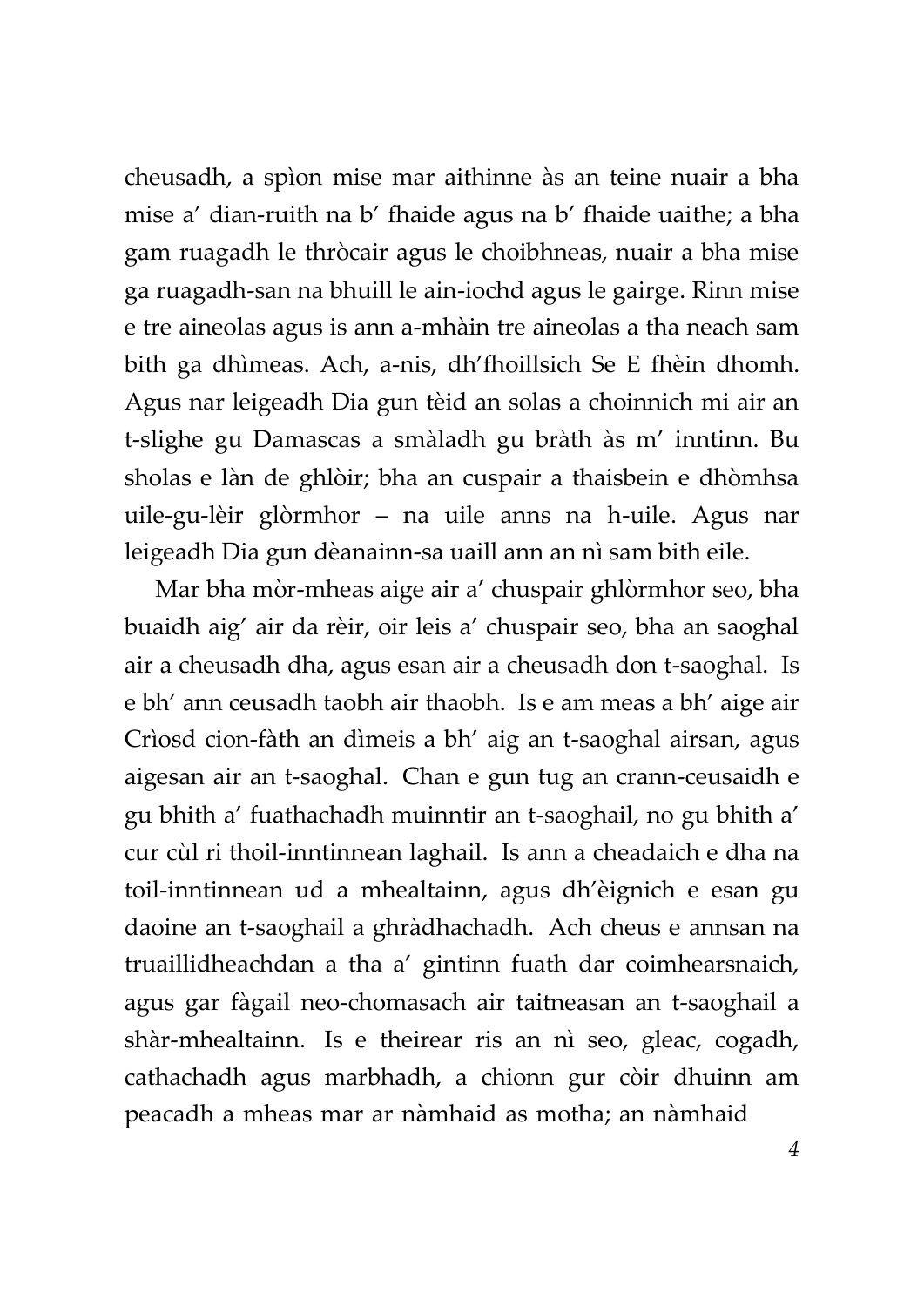as motha th' aig ar n-anamaibh agus a th' aig Slànaighear ar nanamaibh. B' e siud beachd an Abstoil mun pheacadh, agus mun truaillidheachd a th' anns an t-saoghal tre ana-miann (2 Pead. 1:4). Bha e a' sealltainn air a' pheacadh mar mhortair a Shlànaigheir; nì a las na chridhe ceart-dhìoghaltas na aghaidh; lìon siud e leis na deòthasan naomh an aghaidh a pheacaidh, a th' air an ainmeachadh leis fhèin mar thoraidhean nàdarra air creideamh agus aithreachas: "ro-dhiomb, eagal, dian-thogradh agus togradh dìoghaltais." Is e sin, dearbh-ghràin don pheacadh, maille ri faire chùramach na aghaidh (2 Cor. 7:11).

Is e seo a tha an t-Abstol a' ciallachadh le ceusadh an tsaoghail. Is e as brìgh don chainnt seo gur h-e gràdh neomheasarra do nithibh talmhaidh aon de mhàthraicheanadhbhair a' pheacaidh. Rinn crann-ceusaidh Chrìosd a leithid a dh'atharrachadh gràsmhor air aignidhean an Abstoil 's nach robh a-nis an saoghal dhàsan na nì a bha e do mhuinntir eile, agus a bha e aon uair dha fhèin. Bha 'anam sgìth dha ghreadhnachas agus chaill e a bhlas do na nithibh a bu mhotha anns robh de thlachd aige roimhe. Bha urram an t-saoghail suarach na bheachd, a shaidhbhreas na bhochdainn; agus a shòlasan dèistinneach. Cha robh 'fhàbharan no 'eisimpleirean a-nis nan cuspairean-tàlaidh dha, nì mò bha 'fhuath na chulaidh-eagail dha. Bha e a' sealltainn air gràdh agus air fuath dhaoine, cha b' ann gu sònraichte ann an solas na buaidh' a bhiodh aca airsan ach orra fhèin, anns an tomhas sam faodadh iad a bhith ag adhartachadh no a' cur

*5*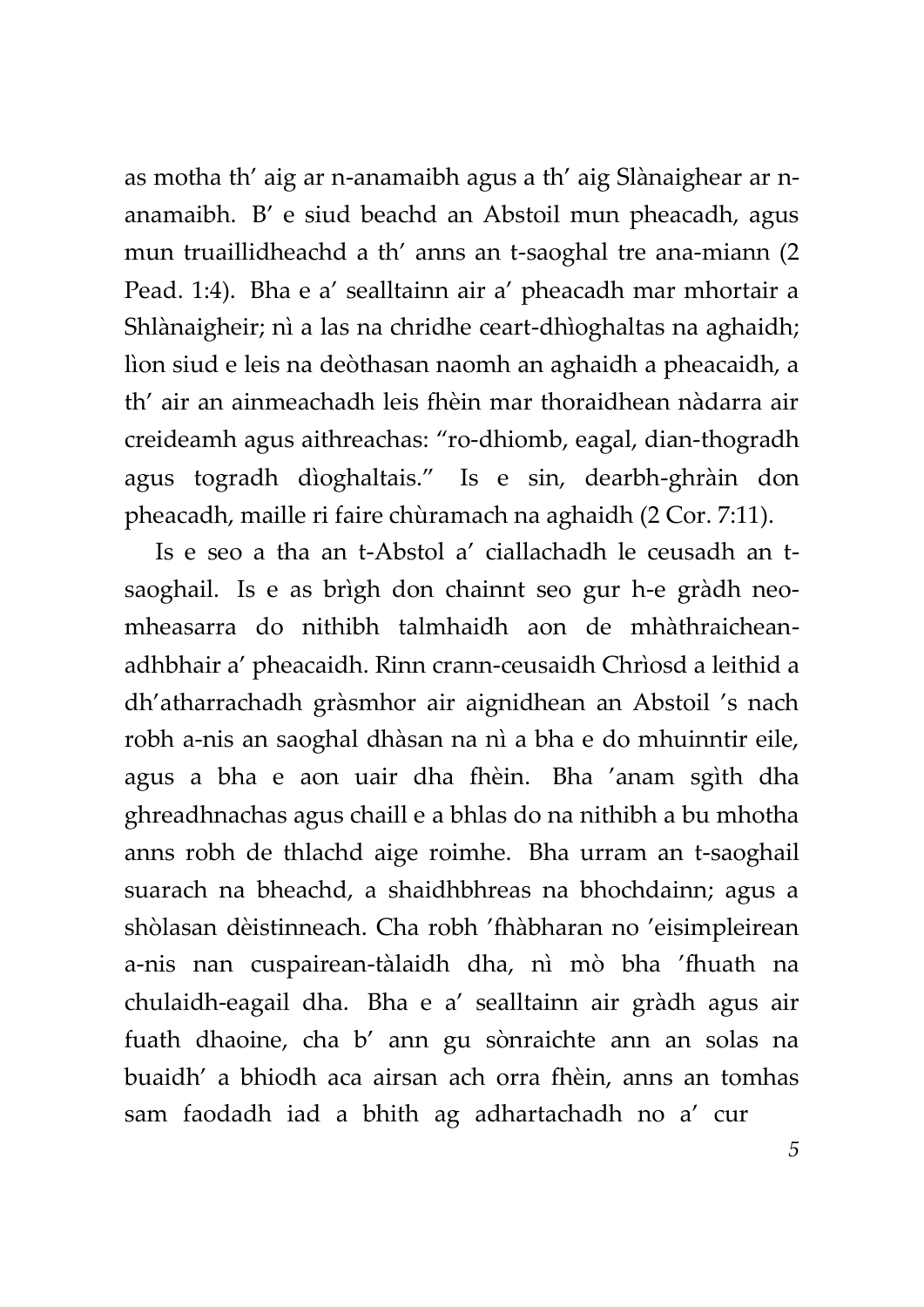bacaidh air soirbheachadh a theagasg nam measg. Faodaidh na nithean seo uile a bhith air am filleadh a-staigh ann an ceusadh an t-saoghail a th' air ainmeachadh anns a' phàirt mu dheireadh den rann.

## **Litrichean Alasdair Gair**

*Litir air a sgrìobhadh le Alasdair (Sandaidh) Gair gu caraid. Air a lorg 's air a h-eadar-theangachadh gu Gàidhlig le dithis ann an Liùrbost. Tha e gu math coltach gur ann a dh'ionnsaigh Eòsaiph MhicAoidh a chaidh an litir seo a sgrìobhadh.*

A bhràthair ionmhainn,

Tha Solamh ag ràdh gura h-ann on Tighearna a tha deasachadh a' chrìdh' anns an duine; agus feumaidh mi ràdh gu bheil e na dhleastanas orm gabhail ris a' chothrom seo a chum freagairt a sgrìobhadh gu bràthair a th' air a shàrachadh fo shlat chruaidh an Athar, a' toirt bhuaithe iad sin a bhuineadh dha, 's iad ann an lathaichean tlachdmhor an òige. Bha seo air leth brònach do na pàrantan agus do na h-uile a bha eòlach air mar a bha iad gan giùlan fhèin ann an dòigh cho cubhaidh is modhail. Chan eil rathad nach eil seo a' cur ri do bhàsmhorachd agus rid chofhurtachd fhèin, agus fios agad gun robh am bàs aca air a naomhachadh lem beatha. A-nis, Eòsaiph chòir, thoir an aire gun "tigeadh iomadh àmhghar geur air sluagh-co-cheangail Dhè mar dhaoine agus mar theaghlaichean – bha am bròn ann an taigh Dhaibhidh fhèin." Air an taobh a-muigh, tha de dh'àmhgharan a tha buailteach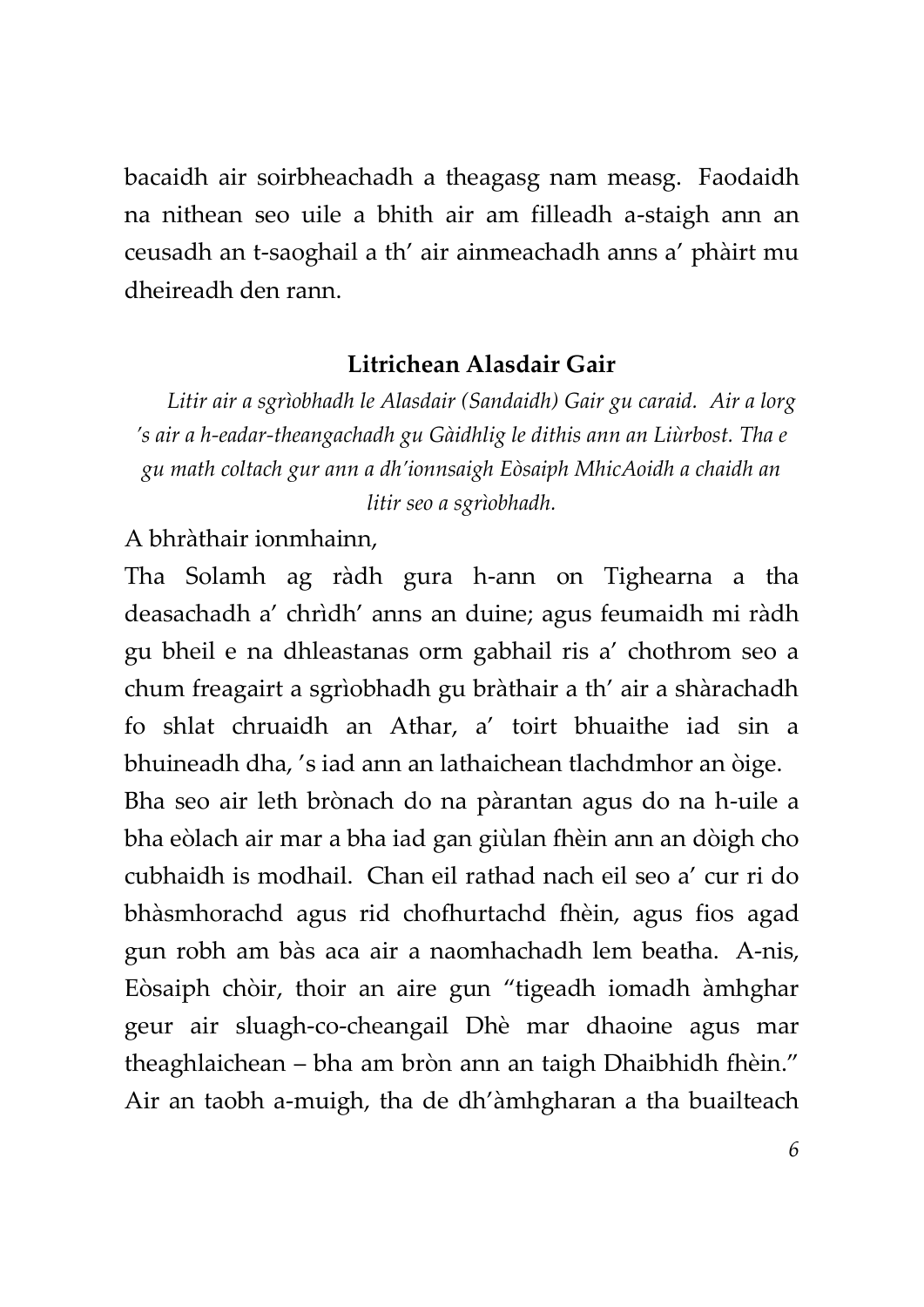tachairt do dhiofar seòrsa dhaoine – chan urrainn teaghlach diadhaidh a bhith na theaghlach truagh, ach faodaidh e a bhith na theaghlach a tha ri bròn." Tha creideamh gar cumail on fheirg, ach cha bhi e gar cumail o shlat Dhè – an lùib a' chùmhnaint tha an crann (ceusaidh) ach chan eil a' mhallachd idir na chois.

Tha mi ann an slighe gu math cumhang eadar dà nàmhaid – deamhan air bhoil agus deamhan brosgalach. A bheil mi air m' ath-nuadhachadh no a bheil mi nam pheacach gun dòchas? Nam neach-aideachaidh a rèir an lagha no nam chreidmheach air an tàinig atharrachadh nan gràs? Air uairean, tha e air a thoirt a-steach orm nach robh de dh'àmhgharan riamh air creidmheach mar a tha iad ormsa a-nis nam sheann aois. Faodaidh mi a ràdh, còmhla ri buidealair Phàraoh, gur h-ann a-nis a tha mi a' cuimhneachadh air amaideachd m' òige, maille ri caoile mo sheann aideachaidh a tha cho lom is seargte. Na mo chiad lathaichean chaidh mo thoirt gu Damascas, a dh'ionnsaigh taigh an smachdachaidh, airson peacadh-gnìomh agus amaideachd lathaichean aotroma m' òige. Tha mi a-nis air tighinn chun na h-Eadailt, chun na sgoile duibhe, a dh'ionnsachadh doimhneachd innleachdanbuairidh Shàtain an dèidh meas òir toirmisgte Eden, agus mar a thigeadh cridhe an t-seann Adhaimh da rèir. Anns an sgoil seo tha mi air m' ionnsachadh le fèin-fhiosrachadh a tha piantach is bàsmhor a thaobh mealladh Shàtain mar nathair cham agus deamhan feargach, 's e a' cur feum air a chuid